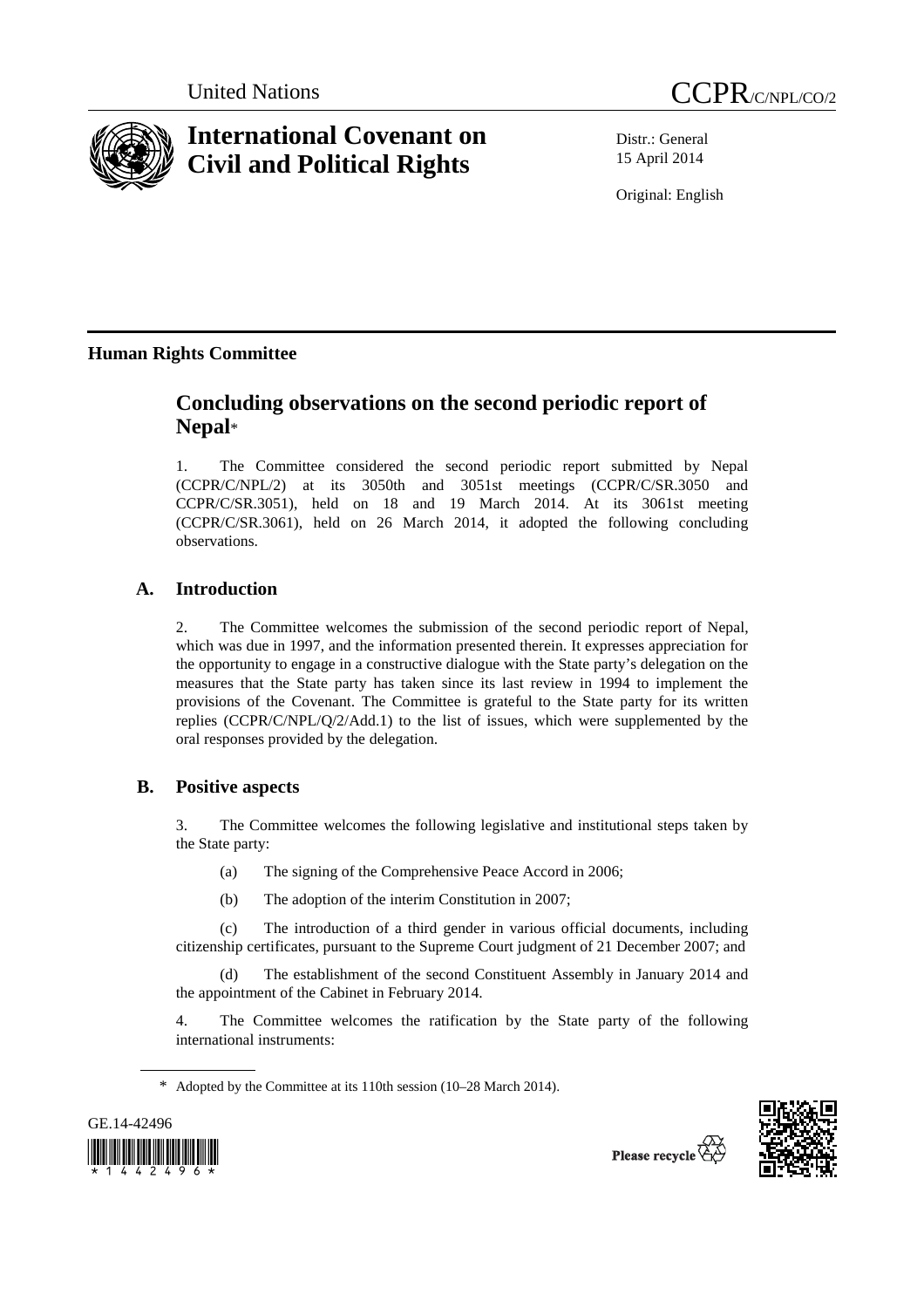(a) The Second Optional Protocol to the International Covenant on Civil and Political Rights, aiming at the abolition of the death penalty in 1998;

(b) The Optional Protocol to the Convention on the Rights of the Child on the involvement of children in armed conflict in 2006;

The Optional Protocol to the Convention on the Rights of the Child on the sale of children, child prostitution and child pornography in 2007;

(d) The Optional Protocol to the Convention on the Elimination of All Forms of Discrimination against Women in 2007;

(e) The United Nations Convention against Transnational Organized Crime in 2006 and the Protocol to Prevent, Suppress and Punish Trafficking in Persons, Especially Women and Children, supplementing the Convention, in 2008; and

(f) The Convention on the Rights of Persons with Disabilities and its Optional Protocol in 2010.

### **C. Principal matters of concern and recommendations**

#### **Impunity for gross violations committed during the conflict**

5. The Committee is concerned at the prevailing culture of impunity for gross violations of international human rights law and serious violations of international humanitarian law committed during the 10-year conflict from 1996 to 2006, including extrajudicial killings, enforced disappearances, torture, sexual violence and arbitrary detention. In particular, it expresses concern at:

(a) The lack of investigation and prosecution of perpetrators, exacerbated by political interference in the criminal justice system, such as the refusal by the police to register First Information Reports, pressure exerted on law enforcement officials not to investigate or prosecute certain cases, and extensive withdrawal of charges against persons accused of human rights violations, noting that not a single conflict related case has been successfully prosecuted through the criminal justice system;

The denial of effective remedies to victims, noting that only limited monetary forms of assistance have been provided to some victims or their relatives under the Interim Relief Programme, while others have been excluded, including victims of torture, rape and other forms of sexual violence; and

(c) The lack of a vetting system to exclude persons accused of serious human rights violations from holding public office and the practice of promoting such individuals instead (arts. 2, 3, 6, 7, 9, 10 and 16).

#### **The State party should:**

**(a) Ensure that all gross violations of international human rights law, including torture and enforced disappearances, are explicitly prohibited as criminal offences under domestic law;** 

**(b) End all forms of political interference in the criminal justice system and undertake independent and thorough investigations into alleged conflict-related cases of human rights violations, and hold the perpetrators accountable without any further delay. The Committee stresses that transitional justice mechanisms cannot serve to dispense with the criminal prosecution of serious human rights violations;** 

**(c) Create, as a matter of priority and without further delay, a transitional justice mechanism in accordance with the Supreme Court writ of mandamus of 2 January 2014 and ensure its effective and independent functioning in accordance with international law and standards, including by prohibiting amnesties for gross**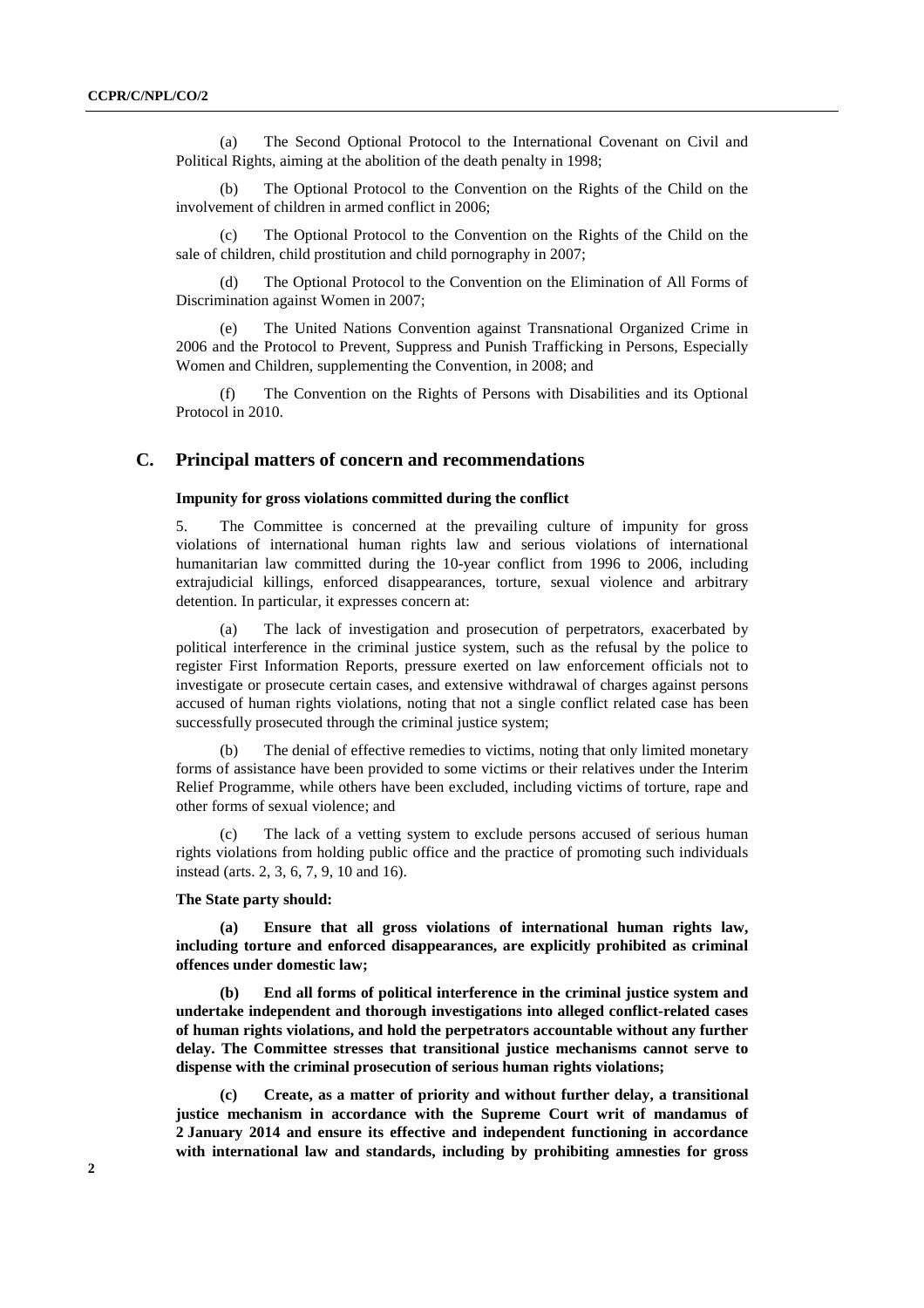**violations of international human rights law and serious violations of international humanitarian law;** 

**(d) Ensure that all victims are provided with an effective remedy, including appropriate compensation, restitution and rehabilitation, taking into account the Basic Principles and Guidelines on the Right to a Remedy and Reparation for Victims of Gross Violations of International Human Rights Law and Serious Violations of International Humanitarian Law (General Assembly resolution 60/147); and** 

**(e) Adopt guidelines for vetting to prevent those accused of violations of the Covenant from holding public office and being promoted.** 

#### **Views adopted under the first Optional Protocol to the Covenant**

6. While welcoming the commitment expressed by the State party delegation to fully implement the Views of the Committee adopted under the first Optional Protocol, and noting that "interim relief" has been provided to some victims, the Committee expresses concern at the failure of the State party to implement the Views of the Committee (art. 2).

**The Committee urges the State party to take concrete steps to give full effect to all Views on individual communications adopted by the Committee, in particular by conducting prompt, thorough and independent investigations, prosecuting those responsible, and providing effective remedies and reparation to victims without any further delay. The Committee reiterates that transitional justice mechanisms are not sufficient to dispense with the criminal prosecution of serious human rights violations.** 

#### **National Human Rights Commission (NHRC)**

7. The Committee is concerned at the introduction of restrictions to the independent and effective functioning of the NHRC through the adoption of the National Human Rights Act in 2012. While noting the Supreme Court decision of 6 March 2013 which declared various provisions of the Act null and void, the Committee regrets the lack of progress in bringing the Act in line with the Paris Principles. It also regrets the inadequate implementation of the recommendations issued by the NHRC, despite the fact that they are binding under domestic law (art. 2).

**The State party should amend the National Human Rights Act 2068 (2012) to bring it in line with the Paris Principles (General Assembly resolution 48/134, annex) and the Supreme Court decision of 6 March 2013 so as to ensure its independent and effective functioning. It should also amend procedures governing the appointment of Commissioners to ensure a fair, inclusive and transparent selection process, and ensure that the recommendations issued by the NHRC are effectively implemented.** 

#### **Gender equality**

8. While noting the steps taken by the State party to promote gender equality, the Committee expresses concern at the extremely low representation of women, particularly Dalit and indigenous women, in high-level decision-making positions. The Committee regrets the persistence of patriarchal attitudes and deep-rooted stereotypes that perpetrate discrimination against women in all spheres of life, and the prevalence of harmful traditional practices such as child marriage, the dowry system, son preference, witchcraft accusations and *chaupadi* (arts. 2, 3 and 26).

**The State party should take all necessary measures to effectively implement and enforce the existing legal and policy frameworks on gender equality and nondiscrimination, pursue its efforts to increase the representation of women in decisionmaking positions, and develop concrete strategies to eliminate gender stereotypes on the role of women, including through public awareness campaigns. It should also take appropriate measures to (a) explicitly prohibit all forms of harmful traditional**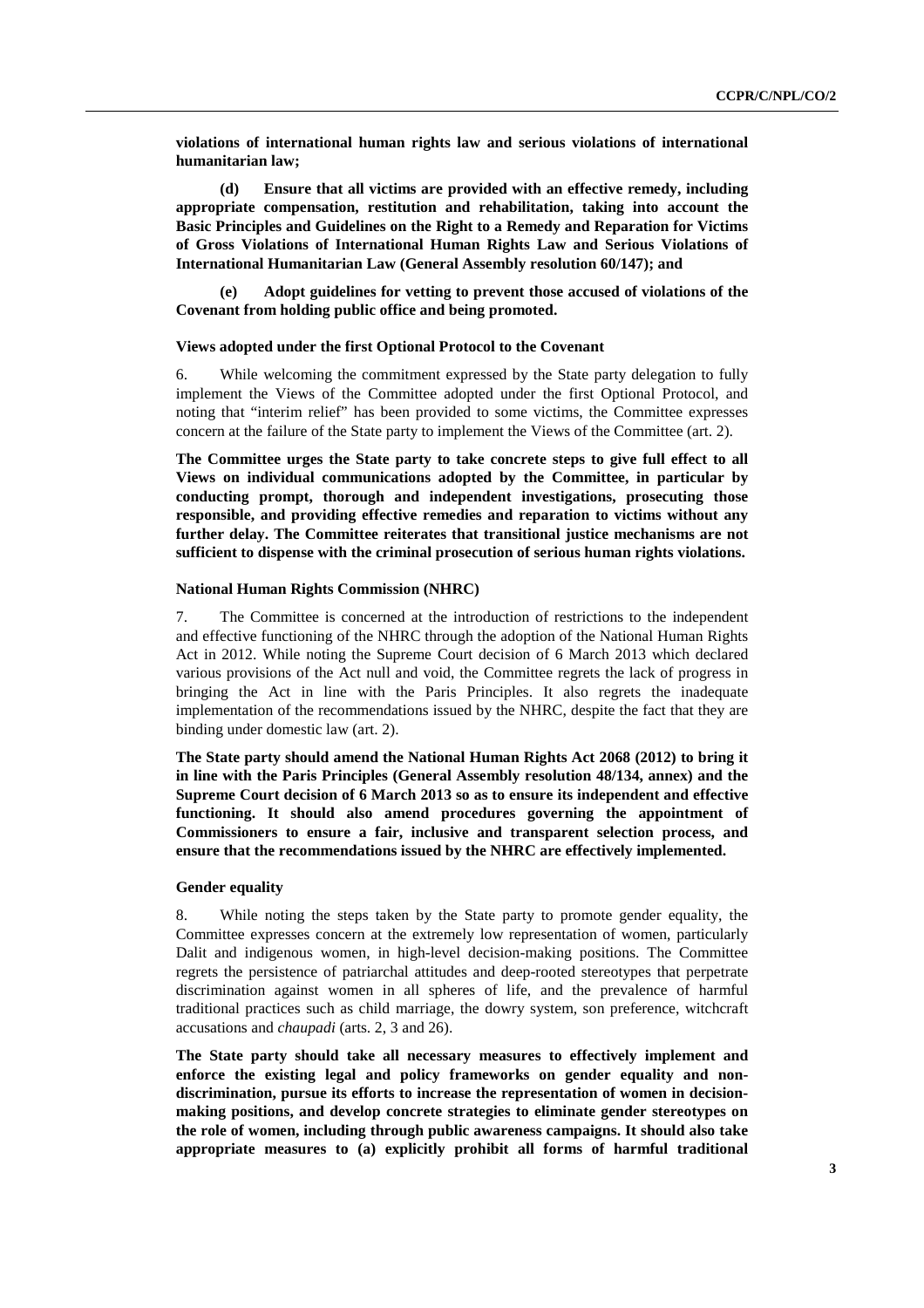**practices in domestic law and ensure its effective implementation in practice; (b) conduct awareness-raising campaigns on the prohibition and negative effects of such practices, particularly in rural areas; and (c) encourage reporting of such offences, investigate complaints from victims and bring those responsible to justice.** 

#### **Caste-based discrimination**

9. While welcoming the adoption of the Caste-based Discrimination and Untouchability (Offence and Punishment) Act in 2011, the Committee remains concerned at the lack of its effective implementation and the persistence of *de facto* discrimination against the Dalit community. It also regrets the lack of sufficient resources provided to the National Dalit Commission and the failure to effectively implement its recommendations (arts. 2 and 26).

**The State party should strengthen its measures to implement the Caste-based Discrimination and Untouchability (Offence and Punishment) Act and to eliminate all forms of discrimination against the Dalit community. It should also ensure that the National Dalit Commission can carry out its mandate effectively with sufficient resources, and that its recommendations are effectively implemented.** 

#### **Extrajudicial killings, torture and ill-treatment**

10. The Committee is concerned at reports of unlawful killings in the Terai region, deaths in custody, and the official confirmation of the widespread use of torture and illtreatment in places of police custody. It is deeply concerned at the failure of the State party to adopt legislation defining and criminalizing torture, and at the lack of concrete and comprehensive information on investigations, prosecutions, convictions, sanctions imposed on those responsible, and the impunity of law enforcement officials involved in such human rights violations (arts.  $2, 6, 7, 9, 10$  and 14).

**The State party should take practical steps to prevent the excessive use of force by law enforcement officials by ensuring that they comply with the Code of Conduct for Law Enforcement Officials (General Assembly resolution 34/169) and the Basic Principles on the Use of Force and Firearms by Law Enforcement Officials (1990). It should take appropriate measures to eradicate torture and ill-treatment, including by adopting legislation defining and prohibiting torture with sanctions and remedies commensurate with the gravity of the crime, in accordance with international standards. It should also ensure that law enforcement personnel receive training on the prevention and investigation of torture and ill-treatment by integrating the Manual on the Effective Investigation and Documentation of Torture and other Cruel, Inhuman or Degrading Treatment or Punishment (Istanbul Protocol). The State party should ensure that allegations of unlawful killings, torture and ill-treatment are effectively investigated, and that alleged perpetrators are persecuted and, if convicted, punished with appropriate sanctions, and that the victims and their families are provided with effective remedies.** 

#### **Arbitrary detention**

11. While noting that article 24 of the interim Constitution affords some legal guarantees to persons deprived of their liberty, such as the right to be informed of the grounds of their arrest and access to a court within 24 hours, the Committee expresses concern at the failure to respect such rights in practice. It also expresses concern at the lack of effective guarantees, in law and in practice, of the rights of detainees to notify their immediate family members about their detention and to have access to a doctor from the moment of arrest, as well as the practice of maintaining false or inadequate custody records and keeping detainees in unofficial places of detention (arts. 9, 10 and 14).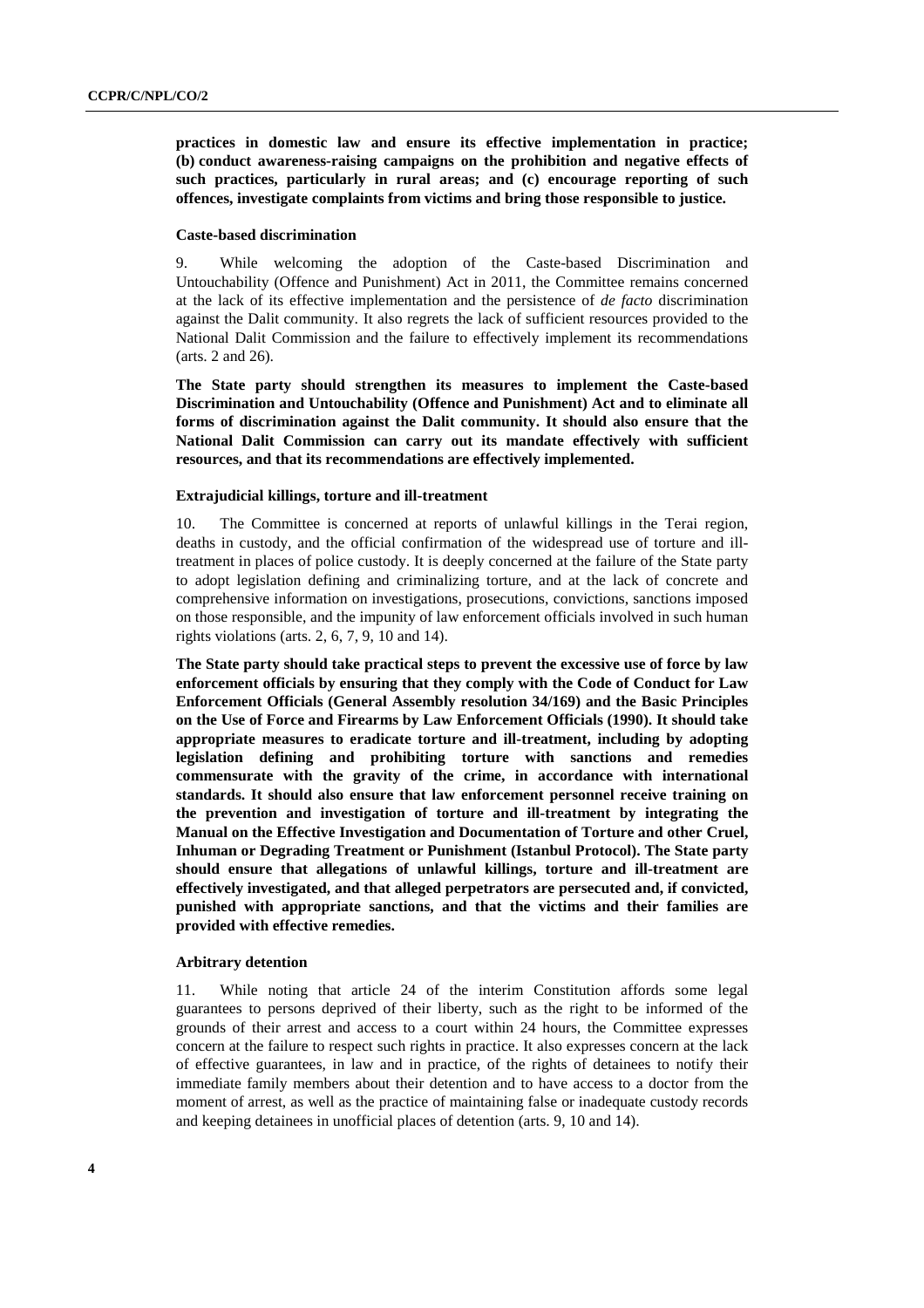**The State party should take appropriate measures to ensure that no one under its jurisdiction is subject to arbitrary arrest or detention and that detained persons enjoy all legal guarantees, in compliance with articles 9 and 14 of the Covenant. It should also publish all official places of detention on a regular basis and explicitly forbid and criminalize the use of unofficial places for detention.** 

#### **Conditions of detention**

12. While welcoming the introduction of the concept of open prisons and a community prison system, the Committee expresses concern at overcrowding in prisons and jails, unsanitary conditions of detention, and inadequate provision of basic services and facilities, including medical care and adequate facilities for confidential meetings with lawyers (arts. 9 and 10).

**The State party should take urgent measures to establish a system of regular and independent monitoring of places of detention and to reduce overcrowding and improve conditions of detention, in line with the Standard Minimum Rules for the Treatment of Prisoners. In this regard, the State party should consider not only the construction of new prison facilities but also the application of alternative measures to pretrial detention, such as bail and home arrest, and non-custodial sentences, such as suspended sentences, parole and community service. The State party should also establish a confidential mechanism for receiving and processing complaints lodged by detainees.** 

#### **Violence against women**

13. While noting the adoption of various laws and policies aimed at eliminating violence against women, the Committee expresses concern at their weak implementation, lack of a comprehensive system to collect data on cases of different types of violence against women, and continuing reports of widespread sexual and domestic violence against women and girls. It is also concerned at the narrow definition of rape, the lack of progress in abolishing the 35-day limitation period for filing complaints of rape, and disproportionately low penalties for marital rape. The Committee further regrets the ongoing failure by the police to register complaints, investigate and prosecute rape cases, and the trend of such cases being diverted to settlement through informal justice mechanisms (arts. 2, 3 and 7).

**The State party should ensure that all forms and manifestations of violence against women are defined and prohibited under domestic law with sanctions commensurate with the gravity of the offence, in accordance with international standards. It should establish a comprehensive national data collection system on cases of different types of violence against women to enable the State party to adopt targeted strategies and evaluate their effectiveness. It should also conduct awareness-raising campaigns on the negative effects of violence against women, inform women of their rights and existing mechanisms of protection, and facilitate complaints from victims. The State party should further ensure that cases of violence against women are thoroughly investigated, perpetrators are prosecuted and, if convicted, punished with appropriate sanctions, and that victims have access to effective remedies and means of protection.** 

#### **Refugees**

14. While commending the State party for hosting a large number of refugees and asylum-seekers in its territory, the Committee is concerned that identity documents have not been provided to Tibetan refugees since 1995, which places the majority of the Tibetan refugee population at risk of financial penalties under the 1994 Immigration Rules for irregular entry or presence in the State party, detention, deportation and refoulement. It also expresses concern at the restrictions imposed on Tibetan refugees' rights should the State party deem any activity to undermine the friendly relationship with its neighbour. The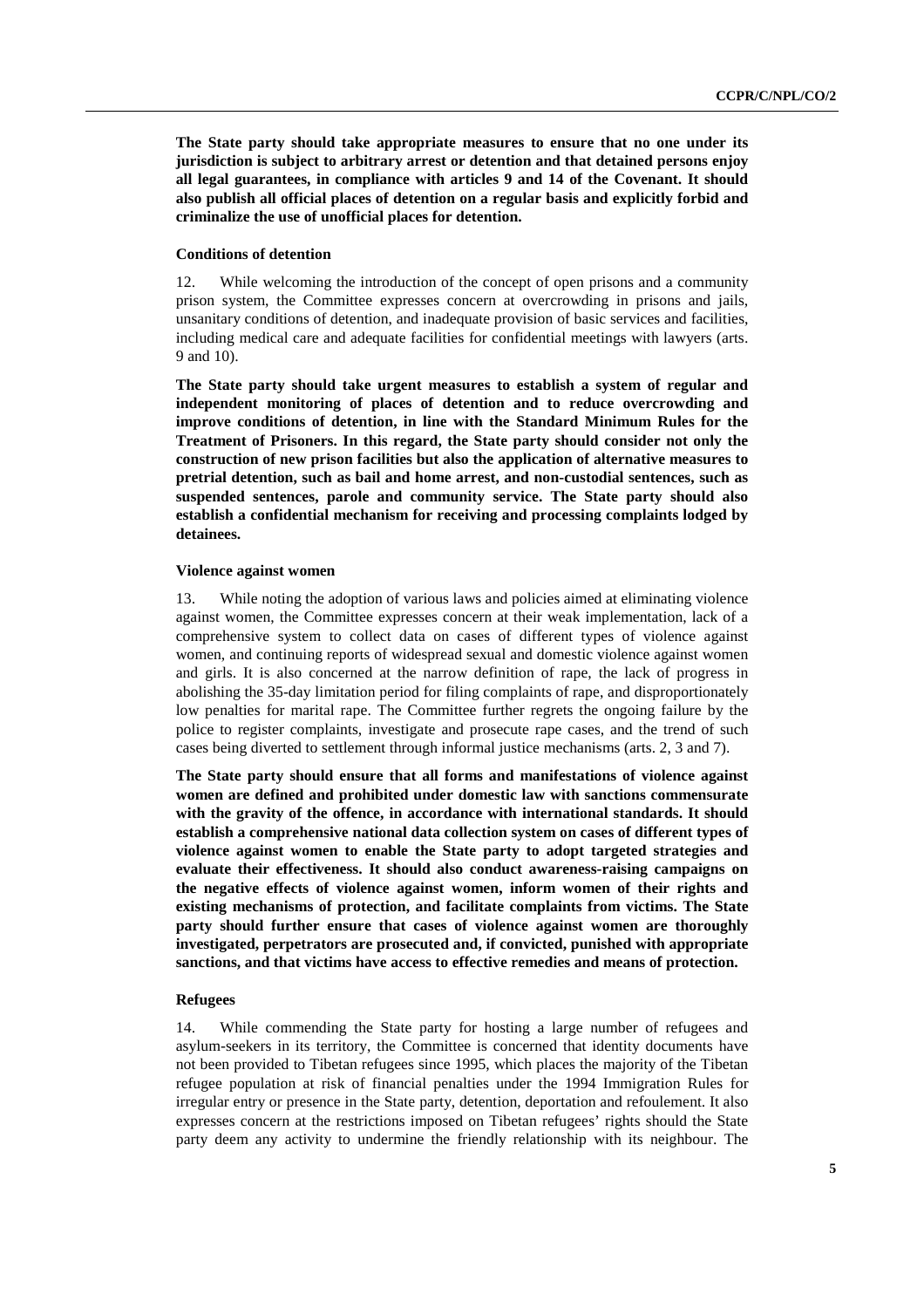Committee is also concerned about the lack of legislation that would ensure adequate protection against refoulement (arts. 2, 7, 9, 13, 19, 26 and 27).

**The State party should adopt national refugee legislation in accordance with international standards, strictly uphold the principle of non-refoulement, and exempt refugees and asylum-seekers from penalties under the 1994 Immigration Rules. It should undertake a comprehensive registration exercise of long-staying Tibetans to ensure that all persons have proper documentation and ensure, in law and in practice, that all refugees and asylum-seekers are not subjected to arbitrary restrictions of their rights under the Covenant, including freedom of expression, assembly and association. It should also guarantee access to its territory to all Tibetans who may have a valid refugee claim and refer them to the Office of the United Nations High Commissioner for Refugees.** 

#### **Corporal punishment**

15. While noting the adoption of the National Children Policy in 2012, the Committee notes that corporal punishment remains a concern, especially in the home, where it traditionally continues to be practiced as a form of discipline by parents and guardians (arts. 7 and 24).

**The State party should take practical steps, including through legislative measures where appropriate, to put an end to corporal punishment in all settings. It should encourage non-violent forms of discipline as alternatives to corporal punishment, and should conduct public information campaigns to raise awareness about its harmful effects.** 

#### **Fair trial**

16. The Committee is concerned at the failure to respect the right to remain silent in practice, lack of legal clarity concerning the inadmissibility of evidence obtained as a result of coercion, and the inadequate provision of legal aid services. It also reiterates its previous concern regarding the quasi-judicial authority of Chief District Officers (CDOs), whose dual capacity as members of the executive and judiciary in criminal cases contravenes article 14 of the Covenant.

**The State party should take effective measures to guarantee the right to a fair trial, in accordance with article 14 of the Covenant and general comment No. 32 (2007) on the right to equality before courts and tribunals and to a fair trial. In particular, the State party should effectively ensure the right to remain silent in practice, amend the Evidence Act to clarify that no defendant should be compelled to give evidence and ensure that evidence which is the result of coercion is inadmissible, and ensure that right to legal aid under domestic law is guaranteed in practice. It should also limit the judicial authority of CDOs to cases of minor gravity and amend the laws granting CDOs judicial authority in line with the requirements under article 14 of the Covenant.** 

#### **Juvenile justice**

17. The Committee expresses concern at the low age of criminal responsibility set at 10 years, and the systematic failure to accord children the right to a fair trial with effective procedural guarantees appropriate to their ages. It also regrets the failure to fully implement the 1992 Children's Act which calls for the establishment of an independent juvenile court (art. 14).

**The State party should raise the minimum age of criminal responsibility to an acceptable level under international standards, and establish an independent juvenile**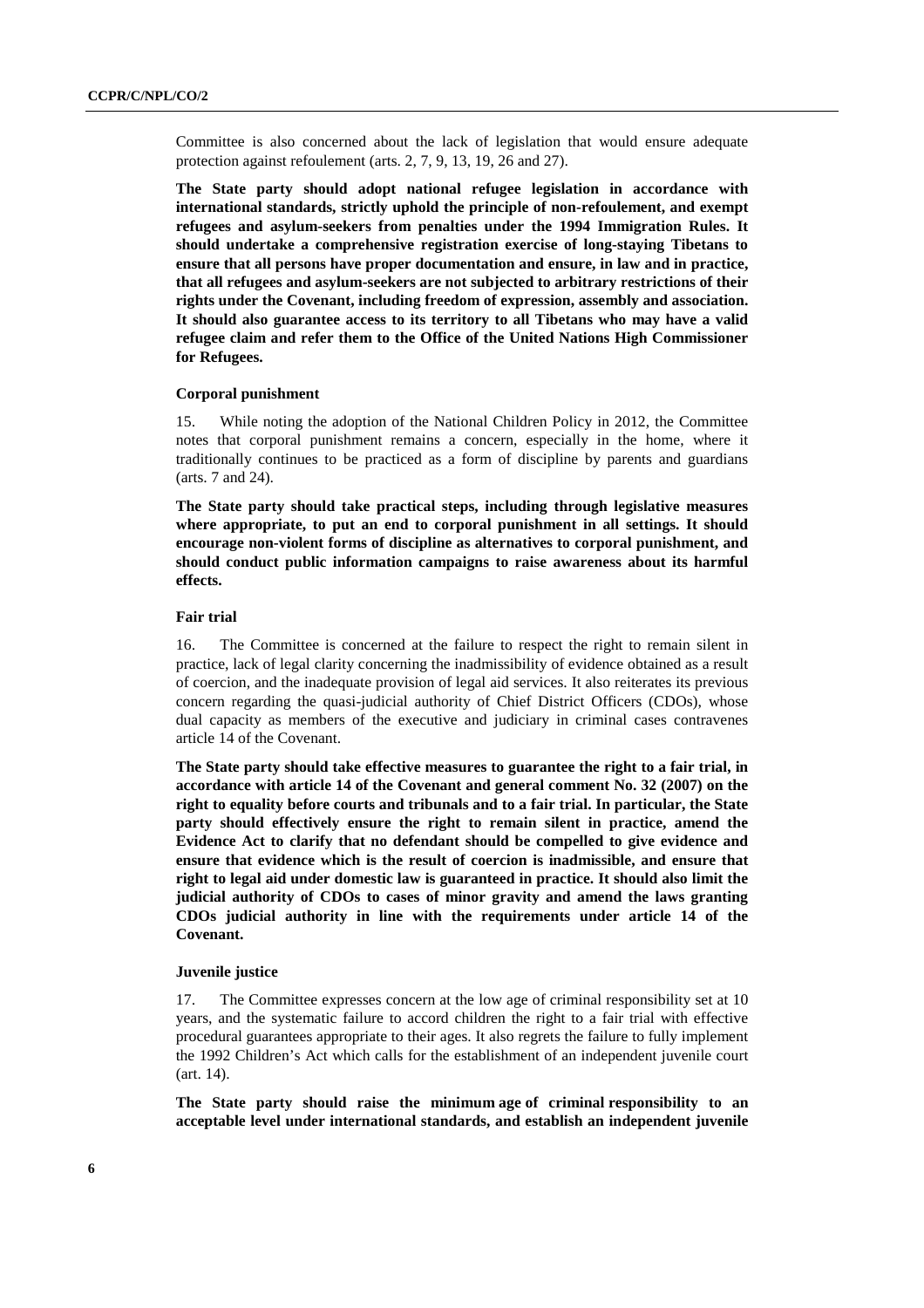**court to take into account their age and the desirability of promoting their rehabilitation.** 

#### **Trafficking and bonded labour**

18. The Committee expresses concern at the lack of effective implementation of the Human Trafficking and Transportation (Control) Act of 2007, and the persistence of trafficking for purposes of sexual exploitation, forced labour, bonded labour, domestic servitude and marriage, as well as trafficking in human organs. It is also concerned at the alleged involvement of State officials in trafficking-related crimes. The Committee is further concerned that child labour and traditional practices of bonded labour such as Haliya, Kamaiya and Kamlari are still prevalent in some regions of the State party (arts. 8 and 24).

**The State party should strengthen its efforts to prevent, suppress and punish trafficking in persons, trafficking in human organs and bonded labour, including the establishment of a system of data collection and analysis to identify trends and implement effective strategies, and adoption of measures aimed at empowering vulnerable groups to eliminate their risk of exploitation. It should also ensure the effective implementation of the Human Trafficking and Transportation (Control) Act of 2007, prosecute and sanction perpetrators, including State officials complicit in trafficking-related crimes, and provide victims with adequate protection and assistance.** 

#### **Freedom of expression**

19. The Committee expresses concern at vague and overbroad restrictions to the right to freedom of expression under article 12 of the Interim Constitution, and at reports that journalists and human rights defenders are subjected to physical attacks, death threats, harassment and reprisals by security forces, police, armed groups and youth wings of political parties (art. 19).

**The State party should guarantee, in law and in practice, the right to freedom of expression to all individuals, including non-citizens, and ensure that any restriction to the right is in compliance with the restrictions as set out in article 19, paragraph 3 of the Covenant and the Committee's general comment No. 34 (2011) on freedoms of opinion and expression. It should also investigate all cases of threats and attacks against journalists and human rights defenders, hold the perpetrators accountable, and provide effective remedies to victims.** 

#### **Birth registration and nationality**

20. The Committee, while appreciating efforts made thus far, expresses concern at the low number of birth registrations, particularly in rural areas, and at difficulties faced by women in the registration process. It also regrets that the current legislation does not provide for the granting of nationality to children born in the territory who would otherwise be stateless. Moreover, while welcoming the launch of national distribution campaigns, the Committee is concerned that more than 4 million persons still lack citizenship certificates, which is essential for the enjoyment of rights guaranteed in the Covenant, including the right to vote. It is also concerned that women are denied equal rights as men with respect to acquiring and conferring nationality (arts. 3, 16, 24, 25 and 26).

**The State party should amend the Birth, Death and Other Personal Incidents Registration Act to ensure the birth registration of all children born on its territory, and establish an efficient birth registration system that is free of charge at all stages. It should also continue to strengthen efforts to remove barriers, particularly for women and those living in rural areas, to access citizenship certificates and birth registrations. The State party should ensure that citizenship provisions of the new**